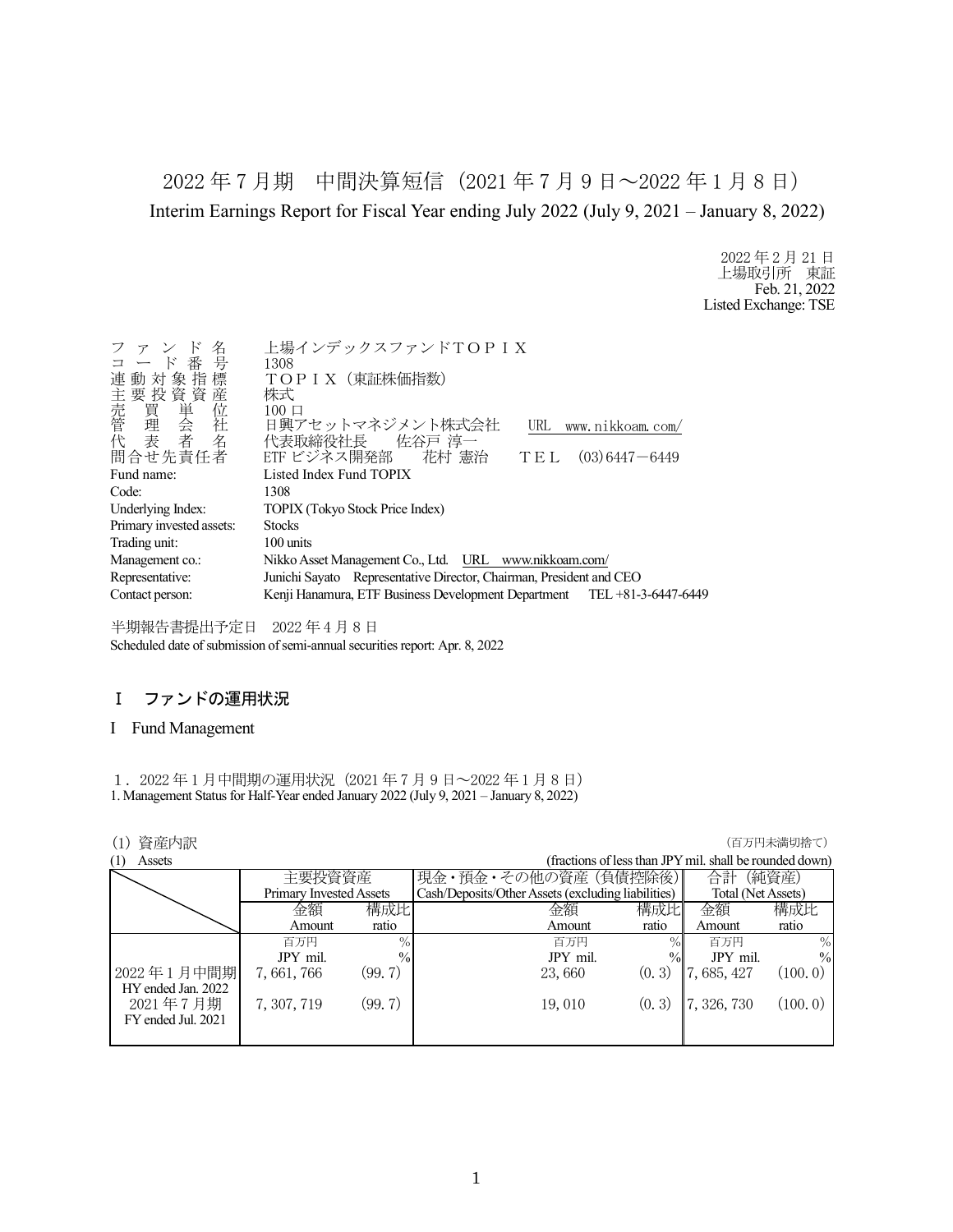### (2) 設定・交換実績

#### (2) Creation and Exchange

|                                  | 前計算期間末発行済口数<br>No. of Issued Units at End<br>of Previous Fiscal Period | 設定口数<br>No. of Units Created<br>(②) | 交換口数<br>No. of Units<br>Exchanged<br>$(\circledS)$ | 当中間計算期間末<br>発行済口数<br>No. of Issued Units at End of<br>Semiannual Period<br>$(1) + (2)$<br>$-(3)$ |
|----------------------------------|------------------------------------------------------------------------|-------------------------------------|----------------------------------------------------|--------------------------------------------------------------------------------------------------|
| 2022年1月中間期<br>HY ended Jan. 2022 | 千口<br>'000 units<br>3, 739, 234                                        | 千口<br>'000 units<br>125,694         | 千口<br>'000 units<br>125,990                        | 千口<br>'000 units<br>3, 738, 938                                                                  |

#### (3) 基準価額

(3) Net Asset Value

|                                  | 総資産<br>Total Assets<br>$\circled{1}$ | 負債<br>Liabilities<br>(2) | 純資産<br>Net Assets<br>$(\textcircled{3}(\textcircled{1}-\textcircled{2}))$ | 100 口当たり基準価額<br>((3)当中間計算期間末 (前計算期間末)<br>発行済口数) ×100)<br>Net Asset Value per 100 units<br>((3)No. of Issued Units at End of Semiannual<br>Period(Previous Fiscal Period))×100) |
|----------------------------------|--------------------------------------|--------------------------|---------------------------------------------------------------------------|--------------------------------------------------------------------------------------------------------------------------------------------------------------------------------|
|                                  | 百万円                                  | 百万円                      | 百万円                                                                       | 円                                                                                                                                                                              |
|                                  | JPY mil.                             | JPY mil.                 | JPY mil.                                                                  | <b>JPY</b>                                                                                                                                                                     |
| 2022年1月中間期<br>HY ended Jan. 2022 | 8, 569, 653                          | 884, 226                 | 7,685,427                                                                 | 205, 551                                                                                                                                                                       |
| 2021年7月期<br>FY ended Jul. 2021   | 8, 265, 435                          | 938, 705                 | 7, 326, 730                                                               | 195, 942                                                                                                                                                                       |

2.会計方針の変更

2. Change in Accounting Policies

① 会計基準等の改正に伴う変更 無

①Changes accompanying revision to accounting standards, etc. No

② ①以外の変更 無

②Changes other than those in ① No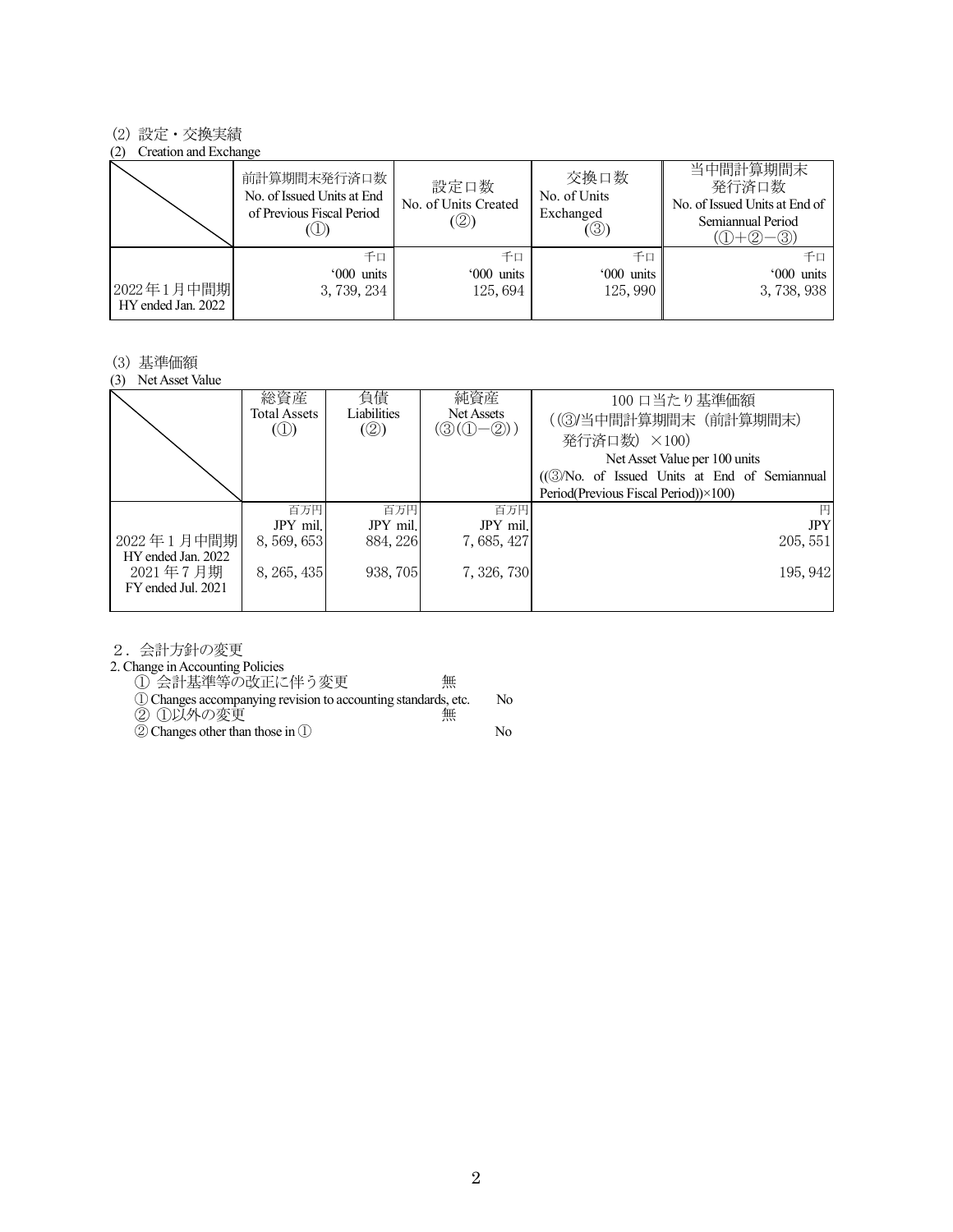## Ⅱ 中間財務諸表 Interim Financial Statements

## (1)中間貸借対照表 Interim Balance Sheet

|                                                       |                                                                       | (単位:円) (Unit:JPY)                                                            |
|-------------------------------------------------------|-----------------------------------------------------------------------|------------------------------------------------------------------------------|
|                                                       | 前計算期間末<br>2021年7月8日現在<br>Previous Fiscal Period<br>As of Jul. 8, 2021 | 当中間計算期間末<br>2022年 1月 8日現在<br>Present Semiannual Period<br>As of Jan. 8, 2022 |
| 資産の部 Assets                                           |                                                                       |                                                                              |
| 流動資産 Current assets                                   |                                                                       |                                                                              |
| 金銭信託 Money held in trust                              | 793, 181, 358, 574                                                    | 878, 737, 676, 545                                                           |
| コール・ローン Call loans                                    | 65, 310, 122, 994                                                     | 18, 219, 631, 422                                                            |
| 株式 Stocks                                             | 7, 307, 719, 405, 270                                                 | 7, 661, 766, 582, 460                                                        |
| 派生商品評価勘定 Derivative evaluation<br>account             |                                                                       | 399, 998, 950                                                                |
| 未収入金 Accounts receivable                              | 89, 125, 181, 980                                                     | 687,003                                                                      |
| 未収配当金 Accrued dividend receivable                     | 8, 875, 490, 976                                                      | 7, 335, 870, 508                                                             |
| 前払金 Advance payments                                  | 662, 984, 600                                                         |                                                                              |
| その他未収収益 Other accrued revenue                         | 561, 000, 504                                                         | 3, 192, 979, 369                                                             |
| 流動資産合計 Total current assets                           | 8, 265, 435, 544, 898                                                 | 8, 569, 653, 426, 257                                                        |
| 資産合計 Total assets                                     | 8, 265, 435, 544, 898                                                 | 8, 569, 653, 426, 257                                                        |
| 負債の部 Liabilities                                      |                                                                       |                                                                              |
| 流動負債 Current liabilities                              |                                                                       |                                                                              |
| 派生商品評価勘定 Derivative evaluation<br>account             | 383, 239, 650                                                         | 50, 523, 750                                                                 |
| 前受金 Advances received                                 |                                                                       | 374, 489, 700                                                                |
| 未払金 Accounts payable-other                            | 934, 521, 200                                                         |                                                                              |
| 未払収益分配金 Unpaid dividends                              | 136, 556, 861, 213                                                    |                                                                              |
| 未払受託者報酬 Trustee fee payable                           | 2, 365, 847, 546                                                      | 1, 338, 651, 323                                                             |
| 未払委託者報酬 Investment trust<br>management fee payable    | 4, 712, 782, 060                                                      | 2, 688, 446, 664                                                             |
| 未払利息 Accrued interest expenses                        | 46, 110                                                               | 963                                                                          |
| 受入担保金 Cash collateral received                        | 793, 181, 358, 574                                                    | 878, 737, 676, 545                                                           |
| その他未払費用 Other accrued expenses                        | 570, 574, 733                                                         | 1, 036, 395, 389                                                             |
| 流動負債合計 Total current liabilities                      | 938, 705, 231, 086                                                    | 884, 226, 184, 334                                                           |
| 負債合計 Total liabilities                                | 938, 705, 231, 086                                                    | 884, 226, 184, 334                                                           |
| 純資産の部 Net assets                                      |                                                                       |                                                                              |
| 元本等 Principal and other                               |                                                                       |                                                                              |
| 元本 Principal                                          | 3, 728, 017, 268, 081                                                 | 3, 727, 721, 371, 442                                                        |
| 剰余金 Surplus                                           |                                                                       |                                                                              |
| 中間剰余金又は中間欠損金(△)<br>Surplus (deficit) at end of period | 3, 598, 713, 045, 731                                                 | 3, 957, 705, 870, 481                                                        |
| (分配準備積立金)<br>Reserve for<br>distribution              | 71, 220, 111                                                          | 71, 220, 111                                                                 |
| 元本等合計 Total principal and other                       | 7, 326, 730, 313, 812                                                 | 7, 685, 427, 241, 923                                                        |
| 純資産合計 Total net assets                                | 7, 326, 730, 313, 812                                                 | 7, 685, 427, 241, 923                                                        |
| 負債純資産合計 Total liabilities and net<br>assets           | 8, 265, 435, 544, 898                                                 | 8, 569, 653, 426, 257                                                        |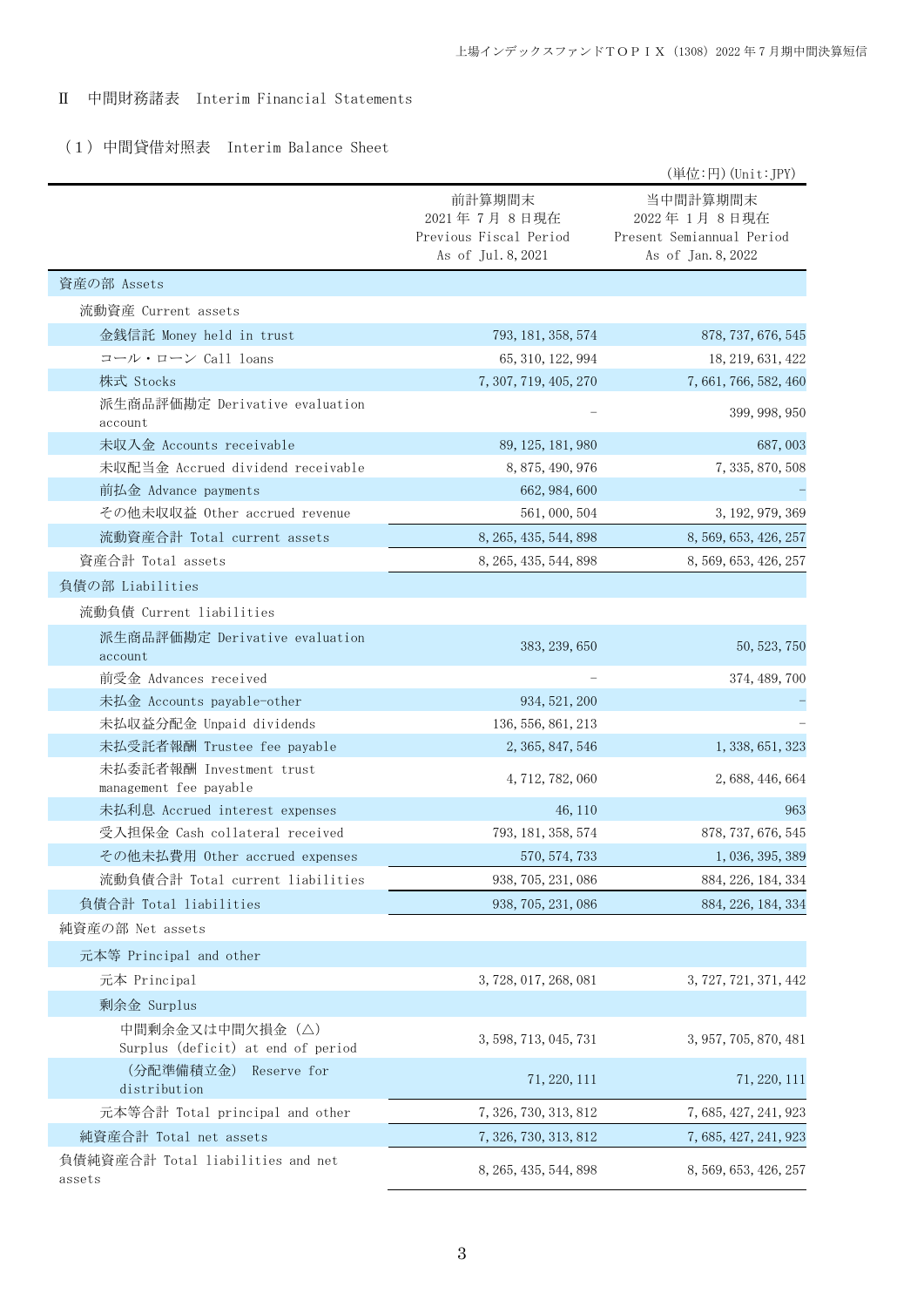(2)中間損益及び剰余金計算書 Interim Statement of Income and Retained Earnings

|                                                                                                                           |                                                                                                                | (単位:円) (Unit:JPY)                                                                                                |
|---------------------------------------------------------------------------------------------------------------------------|----------------------------------------------------------------------------------------------------------------|------------------------------------------------------------------------------------------------------------------|
|                                                                                                                           | 前中間計算期間<br>2020年7月9日<br>自<br>至 2021年1月8日<br>Previous Semiannual Period<br>From Jul. 9, 2020<br>to Jan. 8, 2021 | 当中間計算期間<br>2021年7月9日<br>自<br>2022年1月8日<br>至<br>Present Semiannual Period<br>From Jul. 9, 2021<br>to Jan. 8, 2022 |
| 営業収益 Operating revenue                                                                                                    |                                                                                                                |                                                                                                                  |
| 受取配当金 Dividends income                                                                                                    | 57, 257, 443, 815                                                                                              | 73, 903, 812, 797                                                                                                |
| 受取利息 Interest income                                                                                                      | 26,835                                                                                                         | 11,045                                                                                                           |
| 有価証券売買等損益 Profit and loss on<br>buying and selling of securities and other                                                | 1, 080, 285, 014, 035                                                                                          | 286, 264, 535, 857                                                                                               |
| 派生商品取引等損益 Profit and loss on<br>dealing of derivatives                                                                    | 7, 215, 215, 500                                                                                               | $\triangle$ 2, 460, 864, 350                                                                                     |
| その他収益 Other revenue                                                                                                       | 3, 808, 246, 336                                                                                               | 5, 641, 294, 752                                                                                                 |
| 営業収益合計 Total operating revenue                                                                                            | 1, 148, 565, 946, 521                                                                                          | 363, 348, 790, 101                                                                                               |
| 営業費用 Operating expenses                                                                                                   |                                                                                                                |                                                                                                                  |
| 支払利息 Interest expenses                                                                                                    | 3, 695, 377                                                                                                    | 4, 113, 296                                                                                                      |
| 受託者報酬 Trustee fee                                                                                                         | 1, 086, 229, 779                                                                                               | 1, 338, 651, 323                                                                                                 |
| 委託者報酬 Investment trust management fee                                                                                     | 2, 150, 417, 960                                                                                               | 2, 688, 446, 664                                                                                                 |
| その他費用 Other expenses                                                                                                      | 910, 958, 191                                                                                                  | 1, 130, 710, 102                                                                                                 |
| 営業費用合計 Total operating expenses                                                                                           | 4, 151, 301, 307                                                                                               | 5, 161, 921, 385                                                                                                 |
| 営業利益又は営業損失(△) Operating income<br>$(\text{loss})$                                                                         | 1, 144, 414, 645, 214                                                                                          | 358, 186, 868, 716                                                                                               |
| 経常利益又は経常損失(△)<br>Ordinary income<br>$(\text{loss})$                                                                       | 1, 144, 414, 645, 214                                                                                          | 358, 186, 868, 716                                                                                               |
| 中間純利益又は中間純損失 (△) Net income<br>$(\text{loss})$                                                                            | 1, 144, 414, 645, 214                                                                                          | 358, 186, 868, 716                                                                                               |
| 一部交換に伴う中間純利益金額の分配額又は一部交<br>換に伴う中間純損失金額の分配額 (△)<br>Distribution of net income (loss) from partial<br>exchange              |                                                                                                                |                                                                                                                  |
| 期首剰余金又は期首欠損金 (△) Surplus<br>(deficit) at beginning of period                                                              | 2, 005, 204, 541, 536                                                                                          | 3, 598, 713, 045, 731                                                                                            |
| 剰余金増加額又は欠損金減少額 Increase in<br>surplus or decrease in deficit                                                              | 184, 169, 182, 502                                                                                             | 134, 056, 154, 115                                                                                               |
| 中間一部交換に伴う剰余金増加額又は欠損金減<br>少額 Increase in surplus or decrease in<br>deficit from partial exchange                           |                                                                                                                |                                                                                                                  |
| 中間追加信託に伴う剰余金増加額又は欠損金減<br>少額 Increase in surplus or decrease in<br>deficit from additional subscriptions for<br>the period | 184, 169, 182, 502                                                                                             | 134, 056, 154, 115                                                                                               |
| 剰余金減少額又は欠損金増加額 Decrease in<br>surplus or increase in deficit                                                              | 37, 417, 398, 884                                                                                              | 133, 250, 198, 081                                                                                               |
| 中間一部交換に伴う剰余金減少額又は欠損金増<br>加額 Decrease in surplus or increase in<br>deficit from partial exchange                           | 37, 417, 398, 884                                                                                              | 133, 250, 198, 081                                                                                               |
| 中間追加信託に伴う剰余金減少額又は欠損金増<br>加額 Decrease in surplus or increase in<br>deficit from additional subscriptions for<br>the period |                                                                                                                |                                                                                                                  |
| 分配金 Dividends                                                                                                             |                                                                                                                |                                                                                                                  |
| 中間剰余金又は中間欠損金(△)<br>Surplus<br>(deficit) at end of period                                                                  | 3, 296, 370, 970, 368                                                                                          | 3, 957, 705, 870, 481                                                                                            |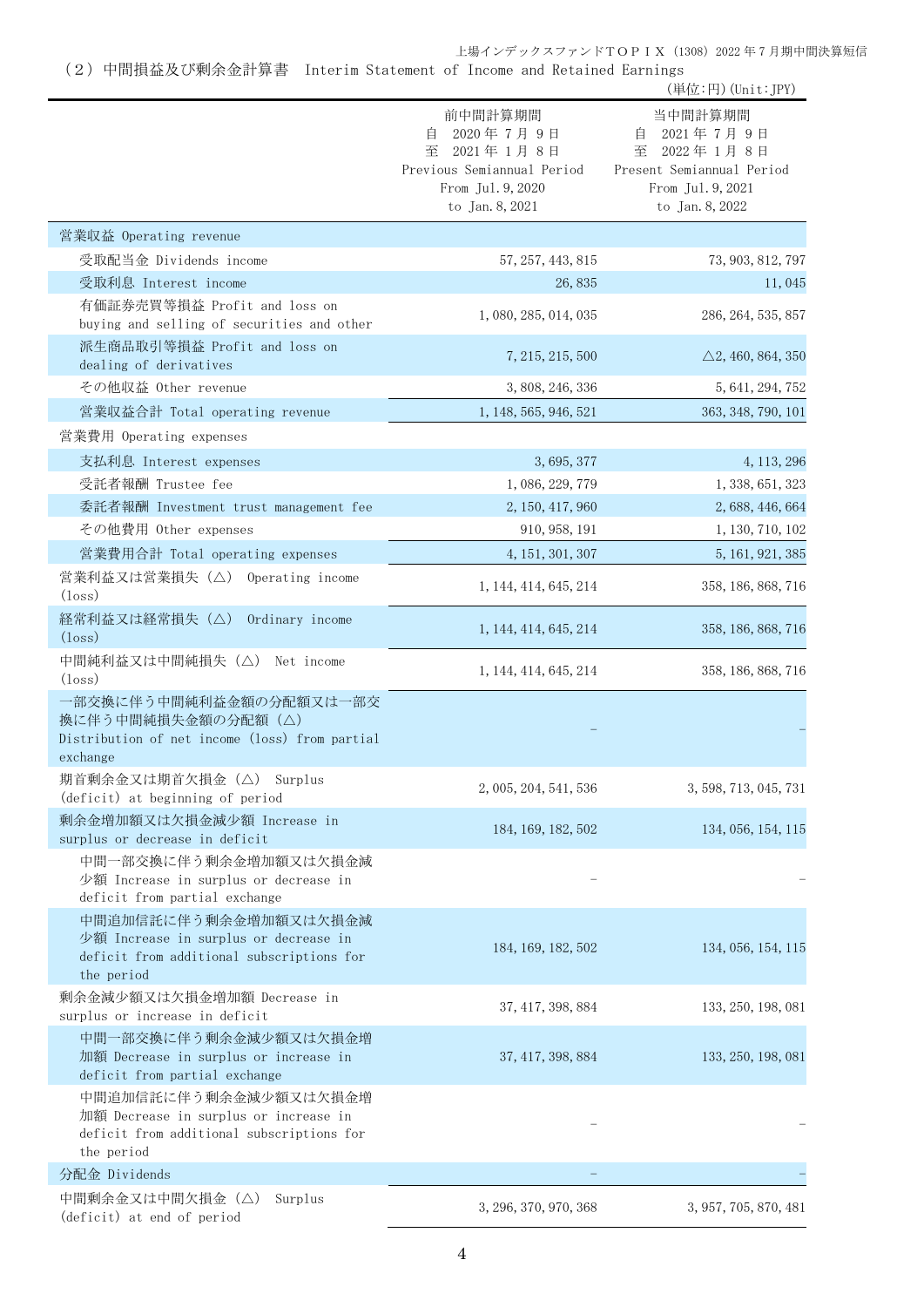(3)中間注記表

(重要な会計方針に係る事項に関する注記)

| 1.有価証券の評価基準及び評価方法           | 株式は移動平均法に基づき、以下のとおり原則として時価で評価しております。  |
|-----------------------------|---------------------------------------|
|                             | (1)金融商品取引所等に上場されている有価証券               |
|                             | 金融商品取引所等に上場されている有価証券は、原則として金融商品取引所等にお |
|                             | ける中間計算期間末日の最終相場(外貨建証券の場合は中間計算期間末日において |
|                             | 知りうる直近の日の最終相場)で評価しております。              |
|                             | (2)金融商品取引所等に上場されていない有価証券              |
|                             | 当該有価証券については、原則として、日本証券業協会等発表の店頭売買参考統計 |
|                             | 値(平均値)等、金融商品取引業者、銀行等の提示する価額(ただし、売気配相場 |
|                             | は使用しない)又は価格提供会社の提供する価額のいずれかから入手した価額で評 |
|                             | 価しております。                              |
|                             | (3)時価が入手できなかった有価証券                    |
|                             | 適正な評価額を入手できなかった場合又は入手した評価額が時価と認定できない事 |
|                             | 由が認められた場合は、投資信託委託会社が忠実義務に基づいて合理的な事由をも |
|                             | って時価と認めた価額もしくは受託者と協議のうえ両者が合理的事由をもって時価 |
|                             | と認めた価額で評価しております。                      |
| 2. デリバティブ等の評価基準及び評価デリバティブ取引 |                                       |
| 方法                          | 個別法に基づき原則として時価で評価しております。              |

(中間貸借対照表に関する注記)

|       |                                                       | 前計算期間末                               | 当中間計算期間末                         |
|-------|-------------------------------------------------------|--------------------------------------|----------------------------------|
|       |                                                       | 2021年7月8日現在                          | 2022年1月8日現在                      |
| $1$ . | 期首元本額                                                 | 3, 391, 590, 051, 686 $\overline{H}$ | 3, 728, 017, 268, 081 $\boxplus$ |
|       | 期中追加設定元本額                                             | 462, 274, 204, 400 円                 | 125, 317, 017, 700 円             |
|       | 期中一部交換元本額                                             | 125, 846, 988, 005 円                 | 125, 612, 914, 339 円             |
| 2.    | 受益権の総数                                                | $3,739,234,973$ $\Box$               | $3,738,938,186 \square$          |
| 3.    | 担保資産                                                  |                                      |                                  |
|       | デリバティブ取引に係る差入委託証拠金代用有価証券とし<br>て担保に供している資産は次のとおりであります。 |                                      |                                  |
|       | 株式                                                    | $30,968,574,040$ 円                   | 32, 589, 719, 360 円              |
| 4.    | 有価証券の消費貸借契約により貸し付けた有価証券は次の<br>とおりであります。               |                                      |                                  |
|       | 株式                                                    | 740, 913, 762, 170 円                 | 819, 068, 035, 670 円             |

(中間損益及び剰余金計算書に関する注記)

| 前中間計算期間       | 当中間計算期間     |  |
|---------------|-------------|--|
| 自 2020年7月9日   | 自 2021年7月9日 |  |
| 至 2021年 1月 8日 | 至 2022年1月8日 |  |
|               |             |  |
| 該当事項はありません。   | 該当事項はありません。 |  |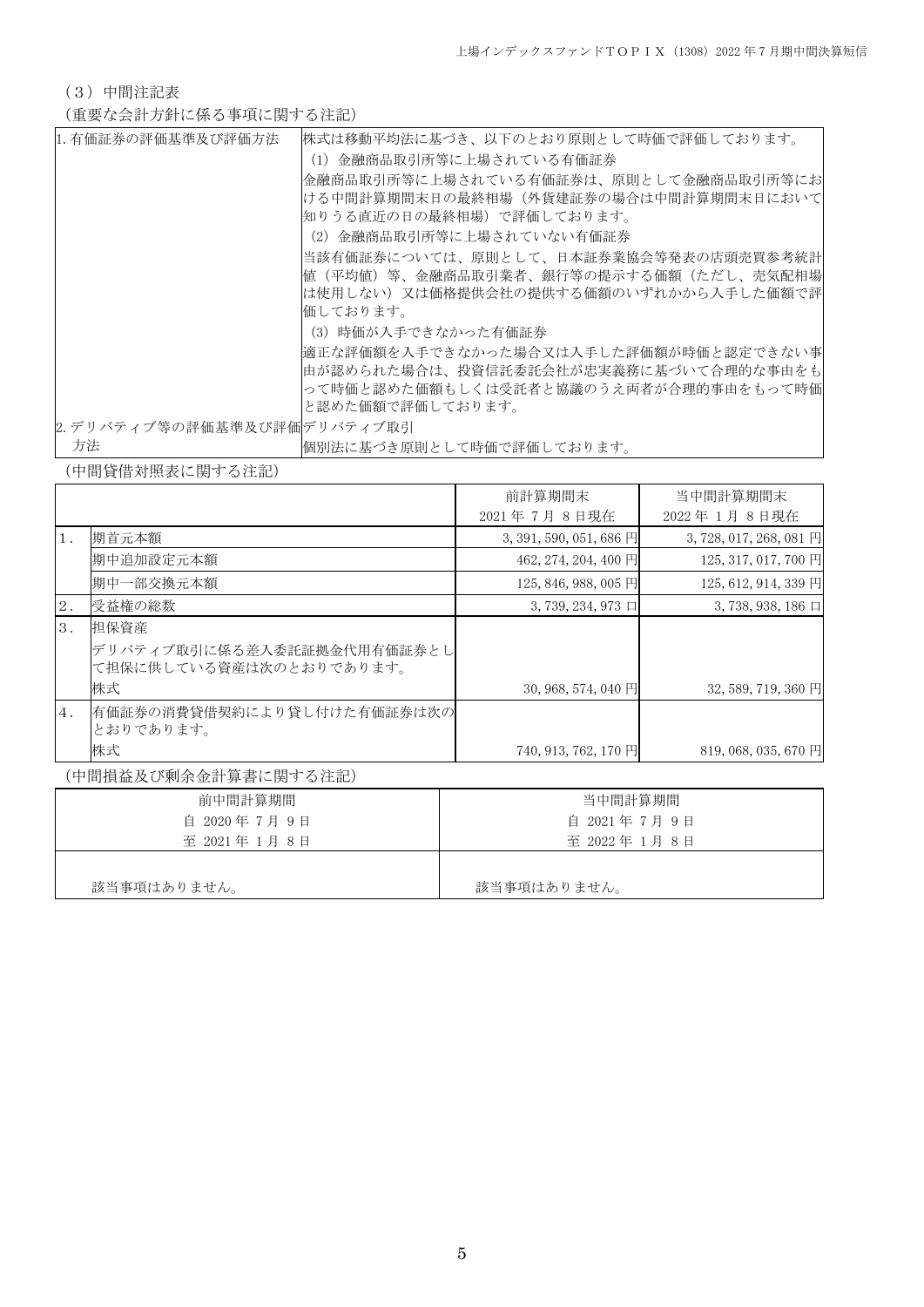(金融商品に関する注記)

金融商品の時価等に関する事項

|         | 前計算期間末<br>2021年7月8日現在                                                                                                                                                                                                      | 当中間計算期間末<br>2022年1月8日現在                              |
|---------|----------------------------------------------------------------------------------------------------------------------------------------------------------------------------------------------------------------------------|------------------------------------------------------|
| 差額      | 中間貸借対照表計上額、時価及びその  貸借対照表計上額は期末の時価で計上し <br>ているため、その差額はありません。                                                                                                                                                                | 中間貸借対照表計上額は中間計算期間末 <br>日の時価で計上しているため、その差額<br>はありません。 |
| 時価の算定方法 | (1) 有価証券<br> 売買目的有価証券<br>重要な会計方針に係る事項に関する注記<br>「有価証券の評価基準及び評価方法」に                                                                                                                                                          | (1)有価証券<br>同左                                        |
|         | 記載しております。<br> (2)デリバティブ取引                                                                                                                                                                                                  | (2)デリバティブ取引                                          |
|         | 「デリバティブ取引等に関する注記」に<br>記載しております。                                                                                                                                                                                            | 同左                                                   |
|         | (3)上記以外の金融商品                                                                                                                                                                                                               | (3) 上記以外の金融商品                                        |
|         | 短期間で決済されることから、時価は帳 <br> 簿価額と近似しているため、当該金融商<br> 品の時価を帳簿価額としております。                                                                                                                                                           | 同左                                                   |
| ての補足説明  | 金融商品の時価等に関する事項につい  金融商品の時価には、市場価格に基づく <br>価額のほか、市場価格がない場合には合 前提条件等を採用しているため異なる前<br> 理的に算定された価額が含まれておりま   提条件等によった場合、当該価額が異な <br> す。当該価額の算定においては一定の前   ることもあります。<br> 提条件等を採用しているため、異なる前<br> 提条件等によった場合、当該価額が異な<br>ることもあります。 | 金融商品の時価の算定においては一定の                                   |